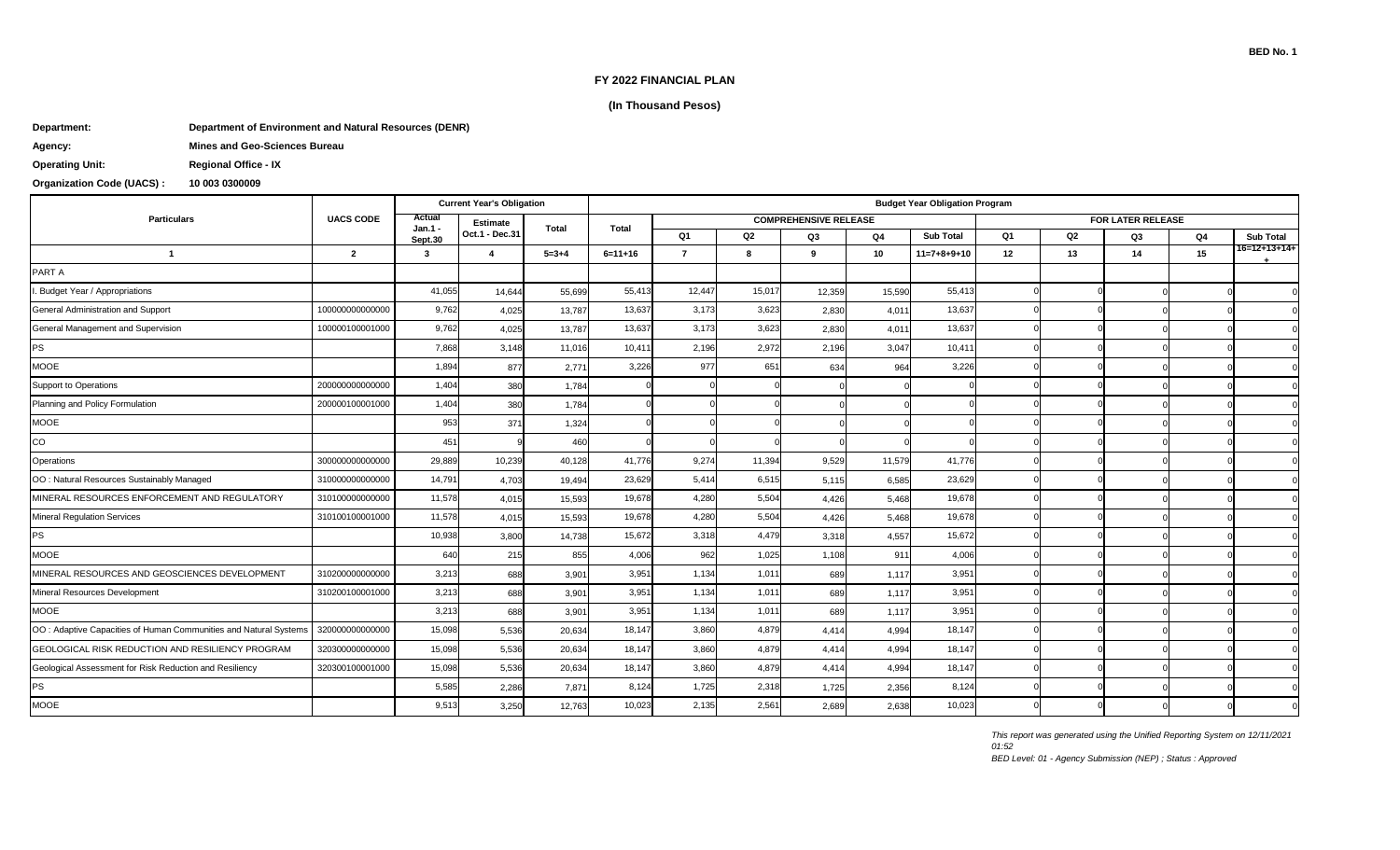## **Department: Department of Environment and Natural Resources (DENR)**

**Agency: Mines and Geo-Sciences Bureau**

**Operating Unit: Regional Office - IX**

**Organization Code (UACS) : 10 003 0300009**

|                                                                  |                  |                   | <b>Current Year's Obligation</b> |             | <b>Budget Year Obligation Program</b> |                |        |                              |        |                  |    |                   |    |    |                  |  |
|------------------------------------------------------------------|------------------|-------------------|----------------------------------|-------------|---------------------------------------|----------------|--------|------------------------------|--------|------------------|----|-------------------|----|----|------------------|--|
| <b>Particulars</b>                                               | <b>UACS CODE</b> | Actual<br>Jan.1 - | <b>Estimate</b>                  | Total       | Total                                 |                |        | <b>COMPREHENSIVE RELEASE</b> |        |                  |    | FOR LATER RELEASE |    |    |                  |  |
|                                                                  |                  | Sept.30           | Oct.1 - Dec.31                   |             |                                       | Q1             | Q2     | Q3                           | Q4     | <b>Sub Total</b> | Q1 | Q2                | Q3 | Q4 | <b>Sub Total</b> |  |
| $\mathbf{1}$                                                     | $\mathbf{2}$     | $\mathbf{3}$      | $\overline{a}$                   | $5 = 3 + 4$ | $6 = 11 + 16$                         | $\overline{7}$ | 8      | 9                            | 10     | $11=7+8+9+10$    | 12 | 13                | 14 | 15 | 16=12+13+14+     |  |
| II. Automatic Appropriations                                     |                  | 3,399             | 2,066                            | 5,465       | 3,219                                 | 805            | 805    | 805                          | 804    | 3,219            |    |                   |    |    |                  |  |
| Retirement and Life Insurance Premiums                           |                  | 1,717             | 542                              | 2,259       | 2,452                                 | 613            | 613    | 613                          | 613    | 2,452            |    |                   |    |    |                  |  |
| General Administration and Support                               | 100000000000000  | 592               | 249                              | 841         | 952                                   | 238            | 238    | 238                          | 238    | 952              |    |                   |    |    |                  |  |
| General Management and Supervision                               | 100000100001000  | 592               | 249                              | 841         | 952                                   | 238            | 238    | 238                          | 238    | 952              |    |                   |    |    |                  |  |
| PS                                                               |                  | 592               | 249                              | 841         | 952                                   | 238            | 238    | 238                          | 238    | 952              |    |                   |    |    |                  |  |
| Operations                                                       | 300000000000000  | 1,125             | 293                              | 1,418       | 1,500                                 | 375            | 375    | 375                          | 375    | 1,500            |    |                   |    |    |                  |  |
| OO: Natural Resources Sustainably Managed                        | 310000000000000  | 1,125             | 293                              | 1,418       | 1,500                                 | 375            | 375    | 375                          | 375    | 1,500            |    |                   |    |    |                  |  |
| MINERAL RESOURCES ENFORCEMENT AND REGULATORY                     | 310100000000000  | 1,125             | 293                              | 1,418       | 1,500                                 | 375            | 375    | 375                          | 375    | 1,500            |    |                   |    |    |                  |  |
| <b>Mineral Regulation Services</b>                               | 310100100001000  | 1,125             | 293                              | 1,418       | 1,500                                 | 375            | 375    | 375                          | 375    | 1,500            |    |                   |    |    |                  |  |
| <b>PS</b>                                                        |                  | 1,125             | 293                              | 1,418       | 1,500                                 | 375            | 375    | 375                          | 375    | 1,500            |    |                   |    |    |                  |  |
| Mines and Geosciences Bureau                                     |                  | 1,136             | 1,324                            | 2,460       |                                       |                |        |                              |        |                  |    |                   |    |    |                  |  |
| Operations                                                       | 300000000000000  | 1,136             | 1,324                            | 2,460       |                                       |                |        |                              |        |                  |    |                   |    |    |                  |  |
| OO: Natural Resources Sustainably Managed                        | 310000000000000  | 1,136             | 1,324                            | 2,460       |                                       |                |        |                              |        |                  |    |                   |    |    |                  |  |
| MINERAL RESOURCES AND GEOSCIENCES DEVELOPMENT                    | 310200000000000  | 1,136             | 1,324                            | 2,460       |                                       |                |        |                              |        |                  |    |                   |    |    |                  |  |
| Mineral Resources Development                                    | 310200100001000  | 1,136             | 1,324                            | 2,460       |                                       |                |        |                              |        |                  |    |                   |    |    |                  |  |
| <b>MOOE</b>                                                      |                  | 1,136             | 1,324                            | 2,460       |                                       |                |        |                              |        |                  |    |                   |    |    |                  |  |
| Retirement and Life Insurance Premiums                           |                  | 546               | 200                              | 746         | 767                                   | 192            | 192    | 192                          | 191    | 767              |    |                   |    |    |                  |  |
| Operations                                                       | 300000000000000  | 546               | 200                              | 746         | 767                                   | 192            | 192    | 192                          | 191    | 767              |    |                   |    |    |                  |  |
| OO: Adaptive Capacities of Human Communities and Natural Systems | 320000000000000  | 546               | 200                              | 746         | 767                                   | 192            | 192    | 192                          | 191    | 767              |    |                   |    |    |                  |  |
| GEOLOGICAL RISK REDUCTION AND RESILIENCY PROGRAM                 | 320300000000000  | 546               | 200                              | 746         | 767                                   | 192            | 192    | 192                          | 191    | 767              |    |                   |    |    |                  |  |
| Geological Assessment for Risk Reduction and Resiliency          | 320300100001000  | 546               | 200                              | 746         | 767                                   | 192            | 192    | 192                          | 191    | 767              |    |                   |    |    |                  |  |
| PS                                                               |                  | 546               | 200                              | 746         | 767                                   | 192            | 192    | 192                          | 191    | 767              |    |                   |    |    |                  |  |
| Recapitulation by Program                                        |                  | 32,697            | 12,056                           | 44,753      | 44,043                                | 9,841          | 11,961 | 10,096                       | 12,145 | 44,043           |    |                   |    |    |                  |  |
| MINERAL RESOURCES ENFORCEMENT AND REGULATORY                     | 310100000000000  | 12,704            | 4,308                            | 17,012      | 21,178                                | 4,655          | 5,879  | 4,801                        | 5,843  | 21,178           |    |                   |    |    |                  |  |
| MINERAL RESOURCES AND GEOSCIENCES DEVELOPMENT                    | 310200000000000  | 4,349             | 2,012                            | 6,361       | 3,951                                 | 1,134          | 1,011  | 689                          | 1,117  | 3,951            |    |                   |    |    |                  |  |
| GEOLOGICAL RISK REDUCTION AND RESILIENCY PROGRAM                 | 320300000000000  | 15,644            | 5,736                            | 21,380      | 18,914                                | 4,052          | 5,071  | 4,606                        | 5,185  | 18,914           |    |                   |    |    |                  |  |
| TOTAL, Current Year Budget / Appropriations                      |                  | 44,454            | 16,710                           | 61,164      | 58,632                                | 13,252         | 15,822 | 13,164                       | 16,394 | 58,632           |    |                   |    |    |                  |  |
| <b>PS</b>                                                        |                  | 26,654            | 9,976                            | 36,630      | 37,426                                | 8,044          | 10,574 | 8,044                        | 10,764 | 37,426           |    |                   |    |    |                  |  |
| <b>MOOE</b>                                                      |                  | 17,349            | 6,725                            | 24,074      | 21,206                                | 5,208          | 5,248  | 5,120                        | 5,630  | 21,206           |    |                   |    |    |                  |  |

*01:52*

*BED Level: 01 - Agency Submission (NEP) ; Status : Approved*